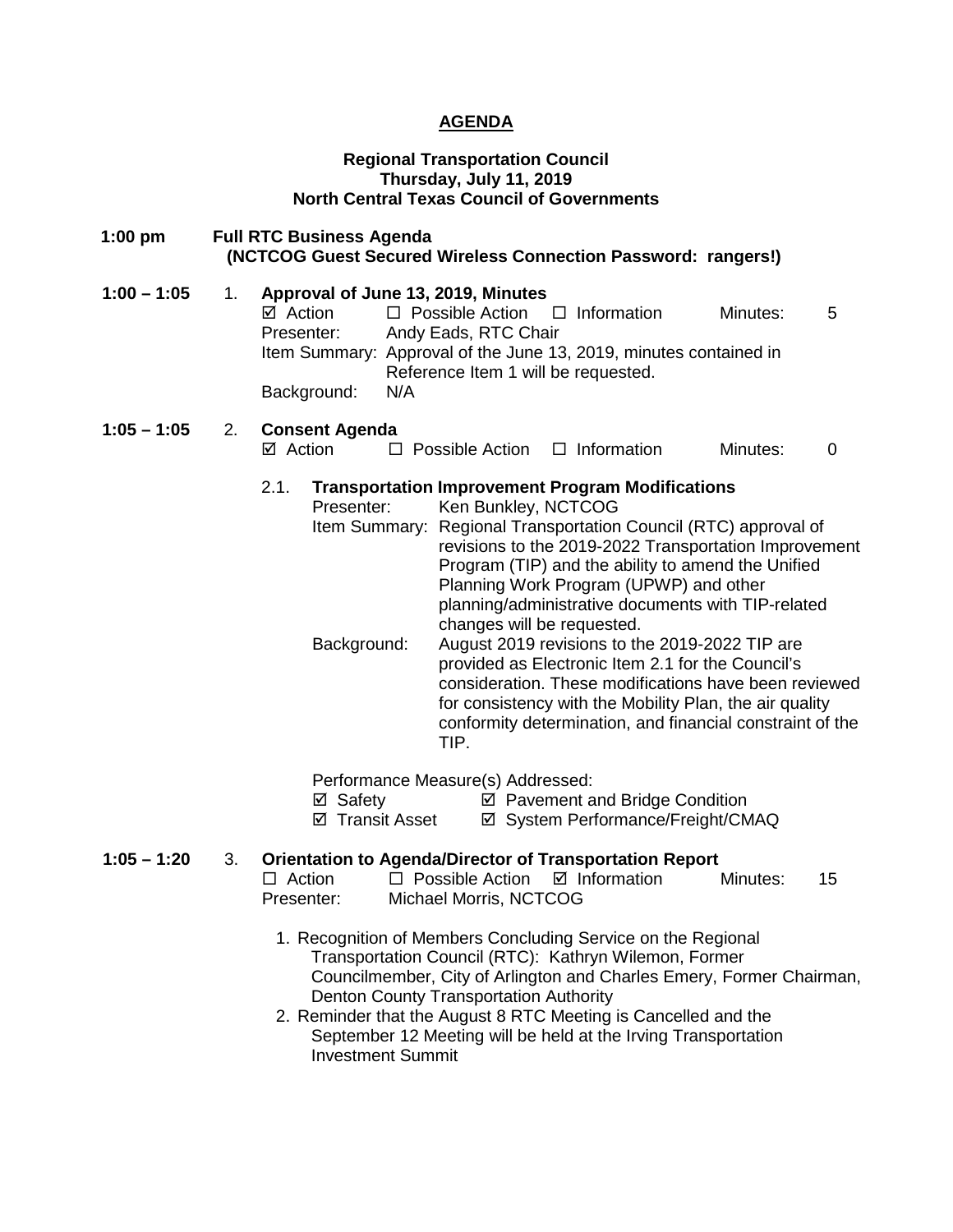- 3. RTC Member Representation at Events:
	- Lee M. Kleinman Hyperloop Meeting in Washington, DC
	- Clay Lewis Jenkins, Jungus Jordan, Lee M. Kleinman, and B. Adam McGough – Opportunity Zones Roundtables
	- Ron Jensen Appreciation for Regional Partners During Grand Prairie Remembrance of Officer A.J. Castaneda
- 4. Hyperloop Tour this Summer in Dallas-Fort Worth
- 5. Status Update and Public Hearing on Unified Transportation Program Development with the Texas Department of Transportation (TxDOT)
- 6. TxDOT Audit
- 7. Federal Transit Administration Triennial Review
- 8. Opportunity Zones Roundtables Meeting Hosted on Behalf of the White House Opportunity and Revitalization Council and Department of Housing and Urban Development (www.nctcog.org/trans/quality/landuse/economic-development)
- 9. Air Quality Funding Opportunities for Vehicles (www.nctcog.org/trans/quality/air/funding-and-resources/fundingvehicle)
- 10. Dallas-Fort Worth Clean Cities Events (www.dfwcleancities.org/dfw-cleancities-meetings)
- 11. National Drive Electric Week Event September 21, 2019 (www.dfwcleancities.org/ndew)
- 12. Status Report on Ozone (Electronic Item 3.1)
- 13. Parking Management Symposium (Electronic Item 3.2)
- 14. Federal Highway Administration Shared Mobility Webinar (https://collaboration.fhwa.dot.gov/dot/fhwa/WC/Lists/Seminars/DispFor m.aspx?ID=2076) and Publication Featuring the North Central Texas Council of Governments (www.planning.dot.gov/documents /regional\_shared\_mobility\_planning\_caseStudies.pdf)
- 15. June Public Meeting Minutes (Electronic Item 3.3)
- 16. July Online Input Opportunity Notice (Electronic Item 3.4)
- 17. Mobility Matters (Handout)
- 18. Public Comments Report (Electronic Item 3.5)
- 19. Recent Correspondence (Electronic Item 3.6)
- 20. Recent News Articles (Electronic Item 3.7)
- 21. Recent Press Releases (Electronic Item 3.8)
- 22. Transportation Partners Progress Reports

## **1:20 – 1:30** 4. **Funding Substitution for Buy America Compliance: City of Fort Worth**

- $\Box$  Possible Action  $\Box$  Information Minutes: 10 Presenter: Ken Kirkpatrick, NCTCOG
- Item Summary: Regional Transportation Council (RTC) approval will be requested for a funding substitution of federal for local funds in the amount of \$113,373 for City of Fort Worth projects awarded under the 2014 Incident Management Equipment Call for Projects.
- Background: On January 8, 2015, the RTC awarded \$160,036 in Congestion Mitigation and Air Quality Improvement Program (CMAQ) funds to the City of Fort Worth for incident management equipment. The City of Fort Worth purchased \$113,373 in equipment (Ford F350 Super Duty, Robotic Forensic Mapping System, and Portable Dynamic Message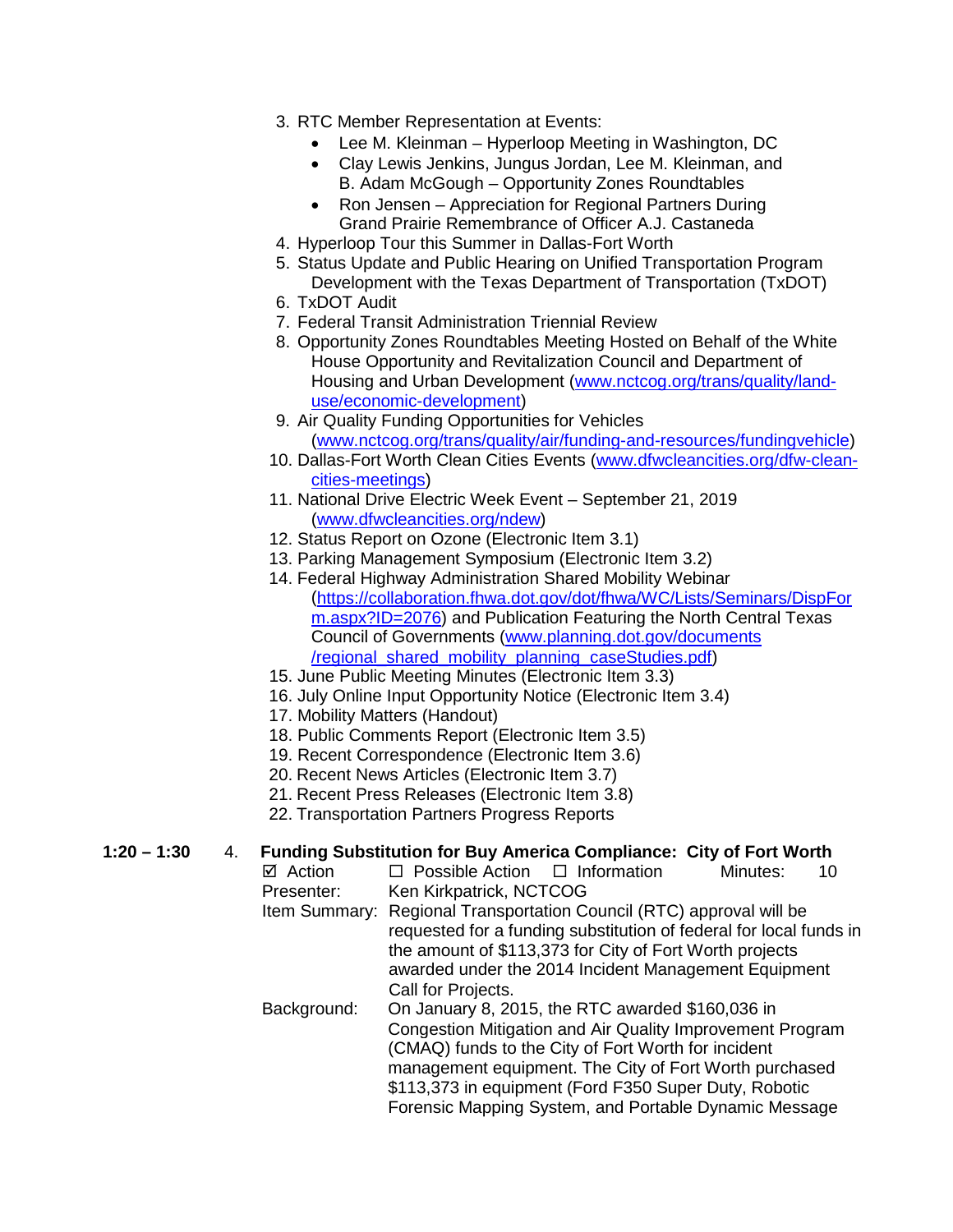Signs) for which Buy America compliance cannot be documented. The Federal Highway Administration (FHWA) requires 100 percent of all iron and steel on federal-aid projects to be of domestic origin. At the time of the award to the City of Fort Worth, FHWA was processing quarterly Buy America waivers for purchase of vehicles and similar items as no vehicles in the United States met the FHWA Buy America requirements. FHWA discontinued issuing Buy America waivers shortly after 2017 as a result of Executive Order 13788. Staff is requesting to switch out \$113,373 in CMAQ funds with RTC Local funds to eliminate any Buy America compliance issues. Additional information is included in Electronic Item 4.

Performance Measure(s) Addressed:

| $\Box$ Safety   | $\Box$ Pavement and Bridge Condition |
|-----------------|--------------------------------------|
| □ Transit Asset | □ System Performance/Freight/CMAQ    |

# **1:30 – 1:40** 5. **AirCheckTexas Program Close Out: Retention of Local Funds**

 $\Box$  Possible Action  $\Box$  Information Minutes: 10 Presenter: Chris Klaus, NCTCOG Item Summary: Staff will seek Regional Transportation Council (RTC) approval for Chair Andy Eads to transmit a letter to the Texas Commission on Environmental Quality (TCEQ) Chairman, Jon Niermann, requesting approximately \$3.8 million in innovative AirCheckTexas Program-generated revenues to remain in the region. In addition, staff will highlight compliance with closeout requirements and summarize program accomplishments. Background: Since 2001, the North Central Texas Council of Governments (NCTCOG) has been administrating the AirCheckTexas vehicle repair and replacement assistance program on behalf of nine participating North Central Texas counties. On June 28, 2019, the program officially ended with staff processing 37,843 replacements and 34,993 repairs. While administrating the program, NCTCOG utilized innovative fiscal measures to maximize financial return. In addition to collecting account interest while reimbursements spent down the budget balance, a partnership with the program credit card vendor allowed monetary rebates from the large number of repair and replacement transactions. Approximately \$2.3 million and \$1.5 million has been made, respectively. Reference Item 5 is a draft letter from the RTC to the TCEQ requesting that these interest and rebate dollars remain in the region for use towards remaining AirCheckTexas Program obligations (audits, file retention, data management) and additional air quality strategies.

Performance Measure(s) Addressed:

- □ Safety Pavement and Bridge Condition<br>□ Transit Asset Performance/Freight/CM
	- **Ø System Performance/Freight/CMAQ**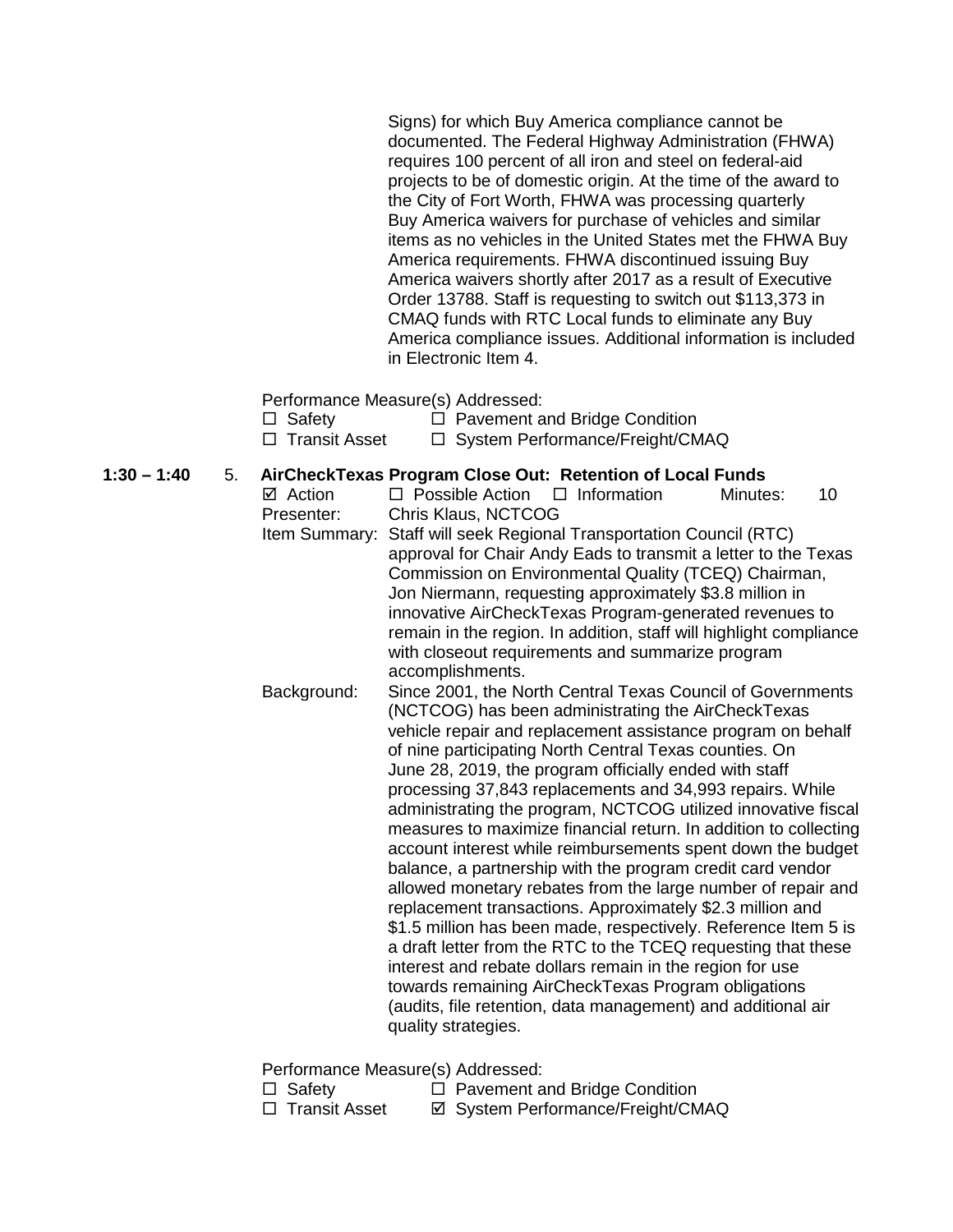# **1:40 – 1:50** 6. **Advanced Transportation and Congestion Management Technologies**

**Deployment Initiative Grant Program**<br>  $\Box$  Action  $\Box$  Possible Action 
□  $\Box$  Possible Action  $\Box$  Information Minutes: 10 Presenter: Natalie Bettger, NCTCOG Item Summary: Staff will request Regional Transportation Council approval of

the regional application for the 2019 Advanced Transportation and Congestion Management Technologies Deployment Initiative Grant Program. The project is similar to the 2018 proposal, less comprehensive and with a smaller request. Background: In May 2019, the United States Department of Transportation (US DOT) issued the announcement for the Advanced Transportation and Congestion Management Technologies Deployment Initiative to develop model deployment technologies to improve safety, efficiency, system performance, and infrastructure return on investment. Staff will propose the creation of a cloud-based, regional hub to be used for multiple disciplines. Such a foundation will be critical to utilize advanced techniques and evolving technologies.

> Electronic Item 6.1 and Electronic Item 6.2 is a copy of the Notice of Funding Opportunity and Amendment, respectively, that details the \$60 million grant program for Fiscal Year 2019, as well as the application requirements. Applications are due to the US DOT by July 19, 2019. Electronic Item 6.3 provides additional details on the proposed project.

Performance Measure(s) Addressed:

| ⊠ Safety        | $\Box$ Pavement and Bridge Condition |
|-----------------|--------------------------------------|
| ☑ Transit Asset | ☑ System Performance/Freight/CMAQ    |

### **1:50 – 2:00** 7. **FY2020 and FY2021 Unified Planning Work Program**

 $\boxtimes$  Action  $\Box$  Possible Action  $\Box$  Information Minutes: 10 Presenter: Vickie Alexander, NCTCOG Item Summary: Regional Transportation Council approval of the proposed FY2020 and FY2021 Unified Planning Work Program (UPWP) will be requested, as well as reaffirmation of the UPWP policies contained in Exhibit I-8 of the Work Program. Direction for staff to administratively amend the Transportation Improvement Program and other administrative/planning documents, as appropriate, to reflect the approved projects contained in the Work Program will also be sought. Background: The North Central Texas Council of Governments (NCTCOG) staff, in cooperation with local governments and transportation agencies, has developed the draft FY2020 and FY2021 UPWP. The Work Program is a federal requirement for NCTCOG, as the Metropolitan Planning Organization, in order to receive federal Transportation Planning Funds and identifies NCTCOG staff work activities to be performed between October 1, 2019, and September 30, 2021. Electronic Item 7.1 contains the Work Program policies that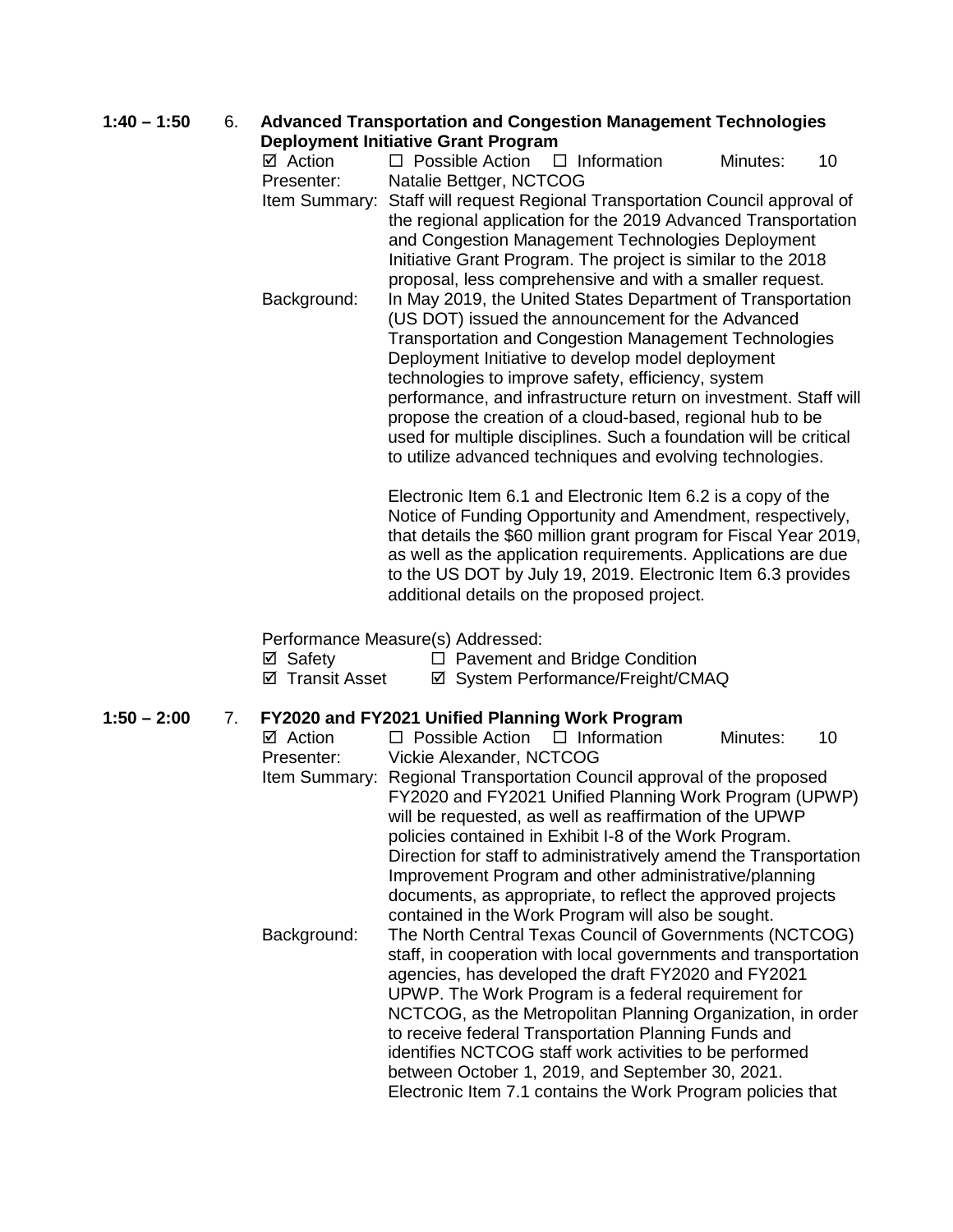guide the allocation of these federal Transportation Planning Funds. No changes are being proposed to these existing policies.

The draft FY2020 and FY2021 UPWP has been submitted to the Texas Department of Transportation (TxDOT) for review and comment, and information was presented at public meetings held on May 13, 2019. A copy of the draft document has also been available on NCTCOG's Website for review. Electronic Item 7.2 contains additional information on the draft FY2020 and FY2021 UPWP, and a full copy of the document is located at www.nctcog.org/trans/study/unified-planningwork-program. Copies of the document will also be available at the meeting or by contacting NCTCOG staff. A draft RTC resolution for action is provided in Reference Item 7.3. The Surface Transportation Technical Committee took action at its June 28 meeting to recommend Regional Transportation Council approval of the proposed FY2020 and FY2021 Unified Planning Work Program.

Performance Measure(s) Addressed:

- $\boxtimes$  Safety  $\boxtimes$  Pavement and Bridge Condition
- $\boxtimes$  **Transit Asset**  $\boxtimes$  System Performance/Freight/CMAQ
- **2:00 – 2:10** 8. **Fiscal Year 2019 Better Utilizing Investments to Leverage Development Discretionary Grant Program**<br>**☑** Action □ Possible Ad
	- $\Box$  Possible Action  $\Box$  Information Minutes: 10 Presenter: Jeff Neal, NCTCOG Item Summary: Staff will request Regional Transportation Council (RTC) approval of projects to be submitted in the Fiscal Year (FY) 2019 Better Utilizing Investments to Leverage Development (BUILD) Discretionary Grant Program. Background: In April 2019, the United States Department of Transportation (US DOT) announced the solicitation of project applications for the FY2019 BUILD Discretionary Grant Program for capital investments in surface transportation infrastructure expected to have a significant mobility and economic benefits at the local or regional level. Applications are due to the USDOT by July 15, 2019. An overview of the FY2019 BUILD Grant

Program request is available in Reference Item 8.

Performance Measure(s) Addressed:

- $\boxtimes$  Safety  $\boxtimes$  Pavement and Bridge Condition
- ⊠ Transit Asset **I** System Performance/Freight/CMAQ

#### **2:10 – 2:20** 9. **Metropolitan Transportation Plan Policy Bundle**

| ⊠ Action   | $\Box$ Possible Action $\Box$ Information                                   |                                                                 | Minutes: | - 10 |
|------------|-----------------------------------------------------------------------------|-----------------------------------------------------------------|----------|------|
| Presenter: | Dan Lamers, NCTCOG                                                          |                                                                 |          |      |
|            | Item Summary: Staff will brief the Regional Transportation Council (RTC) on |                                                                 |          |      |
|            |                                                                             | results from the third round of the Metropolitan Transportation |          |      |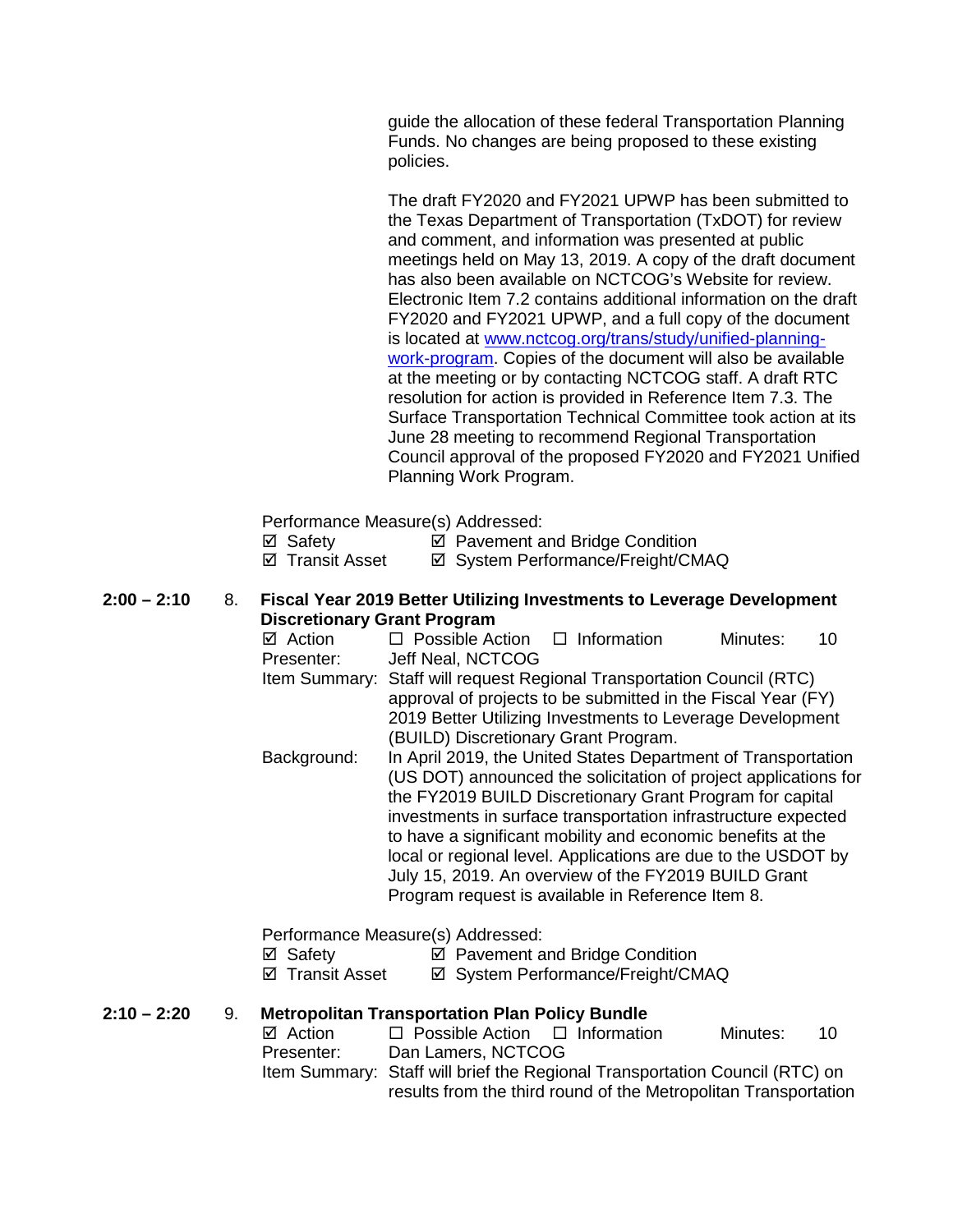| Background: | Plan (MTP) Policy Bundle funding opportunity, including the<br>plan to distribute available Transportation Development<br>Credits (TDC). The RTC will be asked for approval of a TDC<br>distribution for successful policy bundle applicants.<br>Recommendations in Mobility 2045 consist of policies,<br>programs, and projects reflecting the region's priorities and<br>supporting Mobility 2045 goals. As construction of<br>infrastructure projects alone cannot achieve the goals of<br>Mobility 2045, a voluntary list of policies available for adoption<br>by local agencies was designed to encourage the<br>development of alternative, strategic solutions. By voluntarily<br>adopting 50 percent of these policies, participating agencies<br>may receive TDCs to offset local funds for federal<br>transportation projects. MTP Policy Bundle applications have<br>been completed and reviewed. Staff will present a<br>recommendation for distributing available TDCs to successful<br>applicants as identified in Reference Item 9.1. Additional |
|-------------|------------------------------------------------------------------------------------------------------------------------------------------------------------------------------------------------------------------------------------------------------------------------------------------------------------------------------------------------------------------------------------------------------------------------------------------------------------------------------------------------------------------------------------------------------------------------------------------------------------------------------------------------------------------------------------------------------------------------------------------------------------------------------------------------------------------------------------------------------------------------------------------------------------------------------------------------------------------------------------------------------------------------------------------------------------------|
|             | information is provided in Electronic Item 9.2.                                                                                                                                                                                                                                                                                                                                                                                                                                                                                                                                                                                                                                                                                                                                                                                                                                                                                                                                                                                                                  |
| ⊠ Safety    | Performance Measure(s) Addressed:<br>☑ Pavement and Bridge Condition                                                                                                                                                                                                                                                                                                                                                                                                                                                                                                                                                                                                                                                                                                                                                                                                                                                                                                                                                                                             |

- ⊠ Transit Asset <br> **Ø System Performance/Freight/CMAQ**
- **2:20 – 2:30** 10. **Fiscal Year 2020-2022 Disadvantaged Business Enterprise Goal Update**  $\Box$  Action  $\Box$  Possible Action  $\Box$  Information Minutes: 10 Presenter: Ken Kirkpatrick, NCTCOG Item Summary: Staff will provide a summary of the current Disadvantaged
	- Business Enterprise (DBE) Program and schedule for updating the DBE Participation Goal for FY2020-FY2022. Background: The North Central Texas Council of Governments (NCTCOG) is required by the Federal Transit Administration to revisit its DBE Participation Goal every three years. The current DBE Participation Goal is valid until September 30, 2019. Staff has developed a schedule to meet this deadline that also encourages and provides opportunity for public participation and comment. The updated DBE goals are anticipated to be presented to the Regional Transportation Council and NCTCOG Executive Board for approval in September 2019. Electronic Item 10 includes additional details.

Performance Measure(s) Addressed:

- □ Safety □ Pavement and Bridge Condition
- □ Transit Asset □ System Performance/Freight/CMAQ

## 11. **Progress Reports**

 $\Box$  Action  $\Box$  Possible Action  $\Box$  Information Item Summary: Progress Reports are provided in the items below.

- RTC Attendance (Electronic Item 11.1)
- STTC Attendance and Minutes (Electronic Item 11.2)
- Local Motion (Electronic Item 11.3)